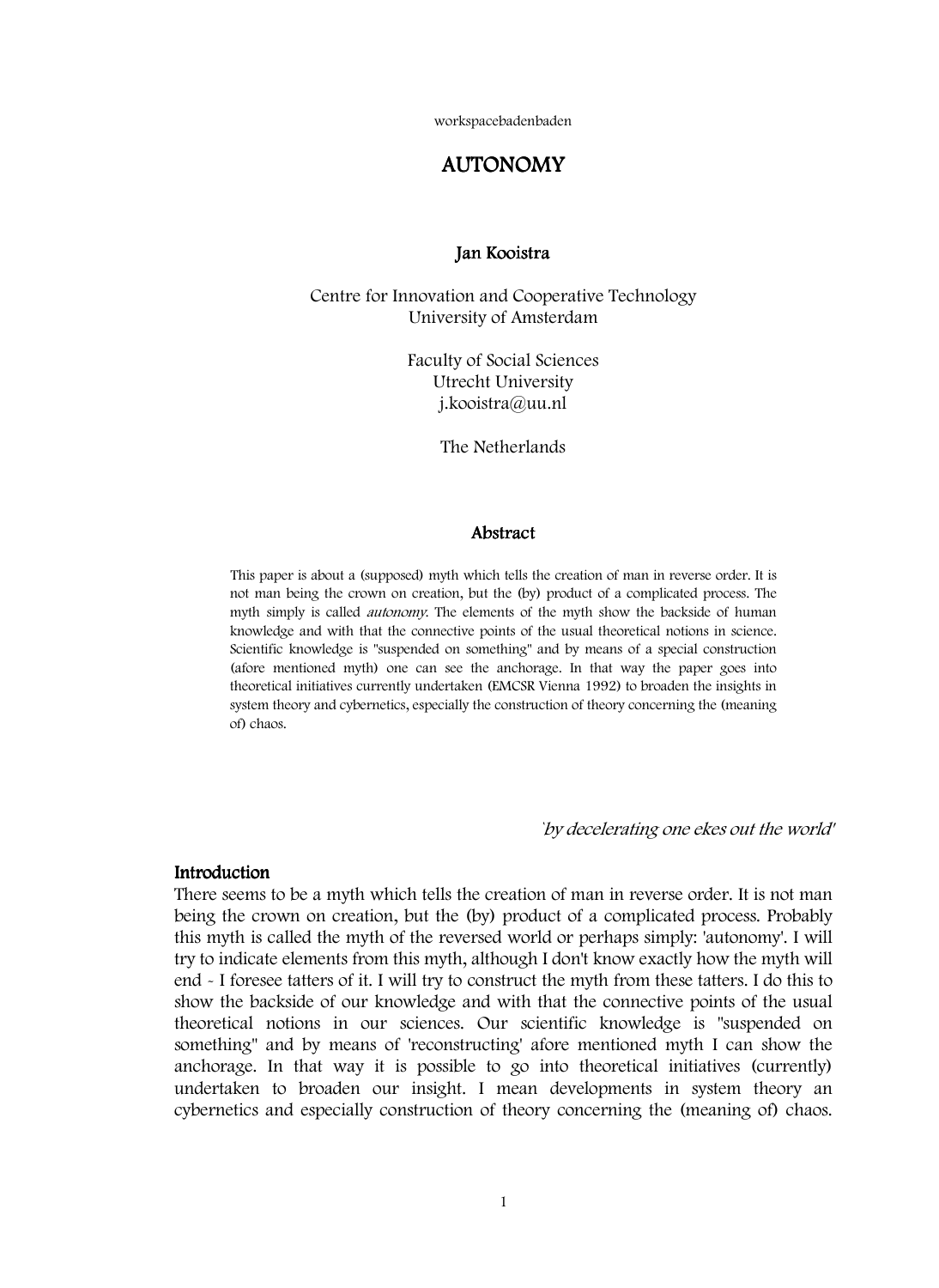Recently a number of interesting thoughts about this subject have been bundled (Trappl 1992) and have also been discussed during a number of sessions of an international meeting (EMCSR Vienna 1992).

### **Retardation**

If the myth about the world reversed would exist it would anyhow centre around a myth telling that autonomy (some variants of the myth would speak about 'the Ghost') once roamed through the universe and there either (1) got addicted to a human being, or (2) by accident entered a being being/becoming a human, or (3) got caught into a cave, an organism showing to be a human, or to become one. In all variants of the myth it had anyhow to do with the fact that autonomy became retarded by an obstacle (the creature becoming human) during its voyage through the universe, or even halted - caught and forced to stay until further notice. Anyhow in the myth it is about what could be called the situation reversed of the story of creation. I mean the story of creation as told by Christianity - and many other religions. In these religions the Ghost is presented as something like a tenon, as a creation which comes with it (adjoining it). In these religions it is about an intended addition, an actively blown breath which means live.

### Switch

In the myth it is about the reverse movement. Life as a collision between ships driven off course. It is about the habitation, the cave, the human being ( or how one is inclined to call the obstacle touched by autonomy) unintentionally surprised by this visit, because it just meant the change which brought this matter into that is called life. Life signified as result of the retardation of autonomy. Life as the entanglement of autonomy in the chaotic obstacle of human matter.

## Non-equilibrium

Since that time  $\sim$  so the myth could develop  $\sim$  there is non-equilibrium. Matter was engaged in (1) pleasuring autonomy and in that way binding it, or (2) simply to stuck and not let go - here also numerous positive or negative variants are possible - and autonomy was on its turn engaged with plans to escape the entanglement with matter in which autonomy partly would succeed. In short, in the myth it is about autonomy trying to free itself from the nets of retardation, while the obstacle wants nothing better than hold on to autonomy. This is the core of the non-equilibrium perspective  $(1,2,3)$ .

### Survival knowledge

Futher in the myth should be told how life gave rise to the collection of provisional knowledge about life. Although it could be due to accidence, it would be without discussion that it was an art to preserve the retardation of autonomy. In this process coming into existence of the human mind should have emerged. In some variants of the myth the idea is raised this has happened by using 'storage capacity' in a apparatus of old coordinating human movements (the brain).

### Time

It was an art - so the myth would tell - to cherish the fact of life, while autonomy was inevitably clearing a way through the retardation of human matter. Here also, the myth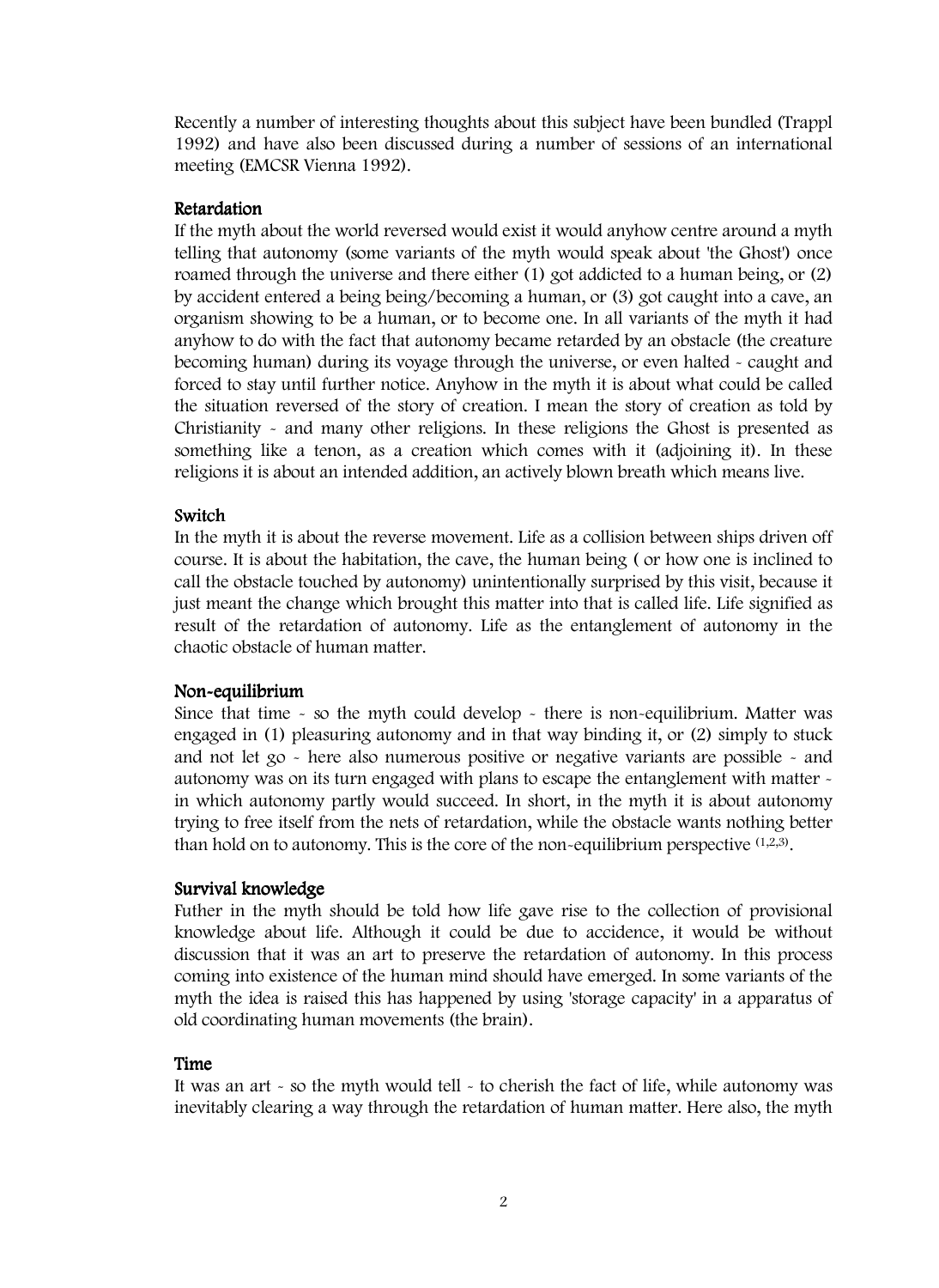(all variants) would place coming into being the notion of 'time'. Because, so much was clear: without the meeting by accident with matter autonomy would have stayed timeless, as wind knowing no obstacle, and by that no lee (time) could exist, a wind simply meaning the (only) step form zero to eternity, or from eternity to eternity anything you like.

However, now by autonomy sweeping the obstacle lee (leeside) came into existence. One could call lee 'time'. Time signifying nothing else as the retardation of the autonomy of an obstacle we are calling human.

## Death

Knowledge could regard keeping on to remembrance of the autonomy. But this, the myth would porceed, was a difficult (if not impossible) task. Autonomy proved to escape very easily (called to die). Only with the correct treatment (also called 'knowledge') it proved to be possible to retard the voyage of life. Anyhow one (as individual) could not acquire the timelessness of the autonomy. One could retard some time (to be called: until high age) but after that one has to let go (one dies). But - so the myth says - there exists a means to pass autonomy. From one obstacle to the other.

## Child

The myth would emphasize that although there is no remedy for escaping life on the level of the individual, a means has been found to keep autonomy for mankind (4). Autonomy can be passed by generations of over patching obstacles. It can be passed by mother to child as a marble falling of a music parade.

At this point also different variants would exist amplifying each other of even contradicting. A variant of the myth (could) exist(s) paying attention to the grief of autonomy because of the fact being entangled by means of generations of patching obstacles. There could be a variant which emphasizes placing love of autonomy because of a special moment. Renewal of life in the child (de facto: renewal of time) could give the possibility to construct a human notion of autonomy. In passing on the notion regarding autonomy towards the child one would be forced to pass on knowledge so she (the knowledge) stays alive. Even 'pedagogical distortion of truth' would be possible, so the child is in time able to detect the lie about human notion. By which trespassing earlier knowledge to symbolic knowledge would be possible.

## Memory

As far as it concerns the formation and storage of survival knowledge, the myth could speak about different stages in the history of thinking. From the flat set of facts one could arrive at the discovery of the principle of contrary movement. This means of the sort of mental space coming into existence during retardation ('Versagung'). One could envisage time as well as the factor enabling man to perform 'elementary observations' as well as the factor necessitating man to do this. Just because with the installation of time as well the possibility as well the necessity to observe were installed.

In the myth the history of the 'own' human observation would be told (the observation of 'what was going on at the other side'), taking along the necessity to survive during the act of observation.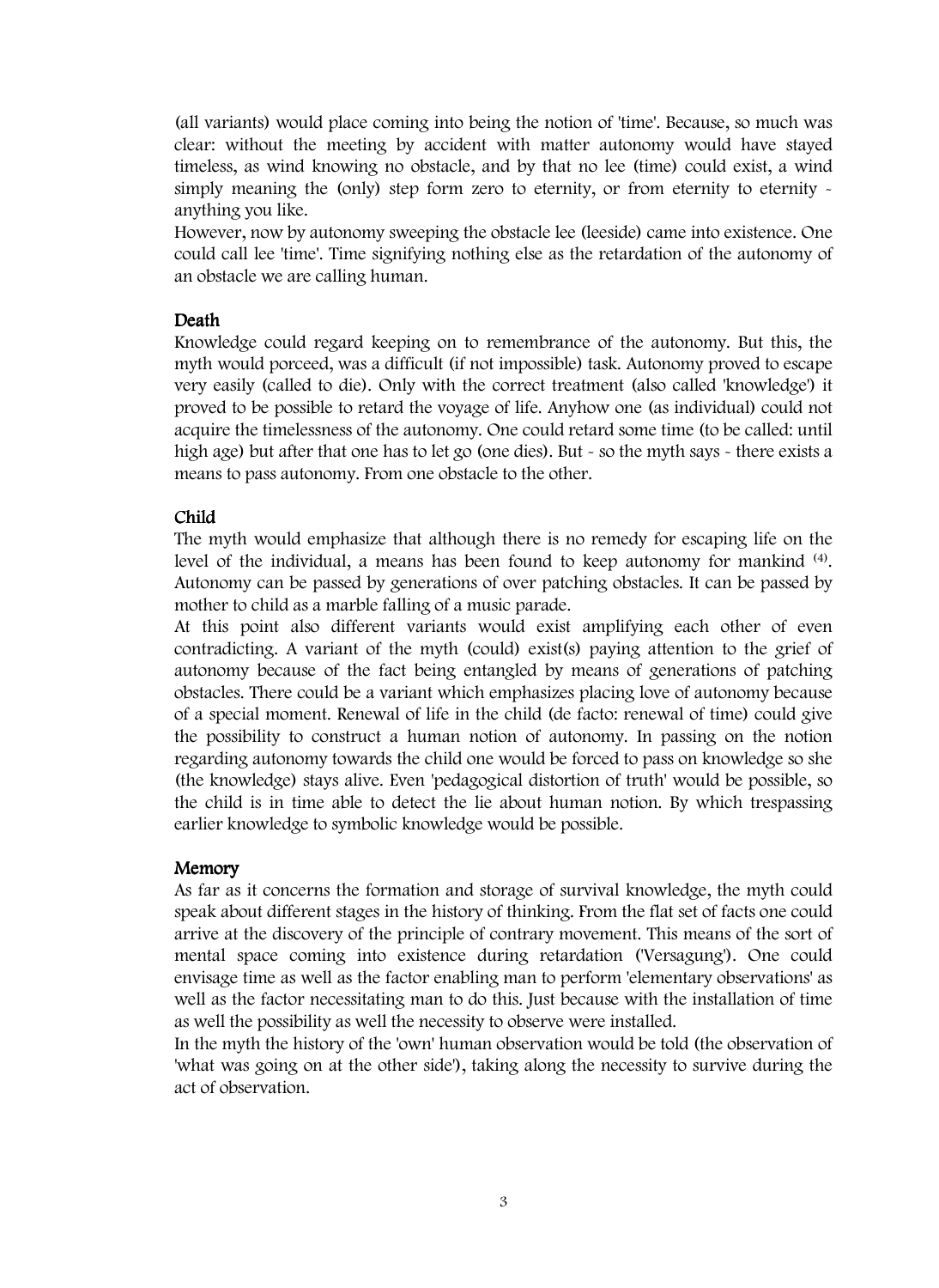#### Religion and science

Here, in the first place, the myth would sketch an image of religions functioning as a first memory for the storage of observations made, under the condition having to survive. At this point the myth would talk about 'the instrument of the Redeemer': that what cannot be understood, will be forgiven. The solution to be found after autonomy (the Ghost) is freed from the obstacle (the body). Life after death.

In the sequel of religion as a form of memory the myth could speak about a next step in the development of the own human memory: science. Functioning of this instrument should be directed towards again and again exorcise shortage of knowledge, just like religion: that what cannot be understood, will be discovered by later people. The solution to be found in preserving autonomy before being too late. Which means: before dying out of the human race. So the myth could show that both instruments offer the possibility to preserve knowledge needed, and to apply it anew even if the knowledge as such would be not true.

In the construction accent would be placed on the fact that one tries always (with religions and later with science as instrument) to reconstruct ultimately what was up at the origin of all. By selective repetition of what one thought to be important (rituals, methodologies etc.) one tried to retrieve the point where the factual collision between autonomy and the human obstacle took place.

### Observational language

The inaccurateness of these instruments could be explained, starting from the idea that the mind (storage capacity the initial centre of coordination) was forced confronted with autonomy to develop an own (human) observational language  $(6)$ . In an other way than autonomy, the mind ultimately had to care for the organism, so the myth would tell. The body could not be trusted to autonomy. It would die in a very fast way. So in the myth it was about the coming into exist: communicable notion how the 'arch crash' came to pass. And the mind primarily had the opportunity just because that crash meant a lee (time) and by that forming of memory became possible - although it was a memory under the afore mentioned coercion about to be able to survive one had to collect communicable knowledge.

### Knowing Knowing

The own human notion, which means: under the laws of language (communication) brought human explanation according to the myth - and here again would converge all sorts of variants - first was vague. Later this own notion was deepened in a form of 'knowing'. This knowing took two directions. Here the myth would talk about the Eastern and Western direction. In the first direction (Eastward) would be sought for the abrogation of all own understanding because this would hamper factual observation of autonomy. Just because the own understanding was formulated in necessary communicability of the lee which came into existence (as human time) by the collision between autonomy and obstacle. So the eastern idea was directed towards trying to extol all human understanding - and so (again) dissolve in autonomy. To swerve with it through the universe from eternity to eternity. The second (Westward) would have sought its solution in promoting the own (human) understanding to reasonability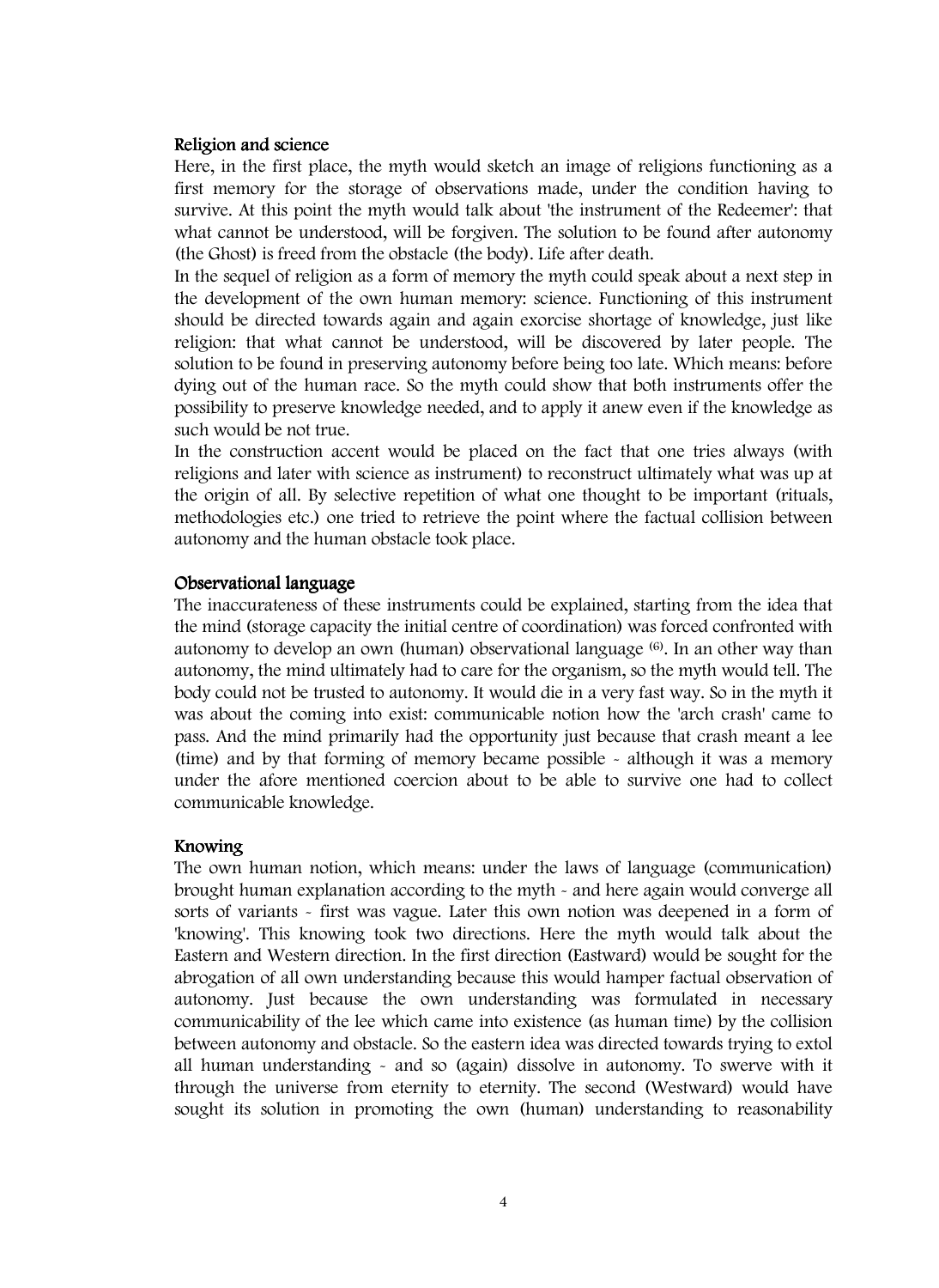(rationality) because the own understanding at least should contain traces of what ever would have happened and so making it possible to retrieve that knowledge 'what it was all about' with very careful repetitions and selective process control. According to the West knowledge could exist (and could be found) to solve the riddle ultimately.

## Ice-canoe

In the myth would be made clear that the force of the western proposal proved to rest on making use in a rational way of the time given. That means in the West one did not succeed to diminish the risk of autonomy getting out of pace and would leave the body prematurely. By having carefully duplicated the same life by every body (by means of care, education and socialization) one proved to be able to prolong life more as permitted by autonomy. Western knowledge consisted of diminishing the risk by means of uniforming life itself.

The power of the eastern seizure seemed to rest on the endeavor to alleviate time. Eastern thinking invented where time stems from: time comes into existence by establishing the notion.

Both adoptions would have the same goal in the myth - although both directions of search were opposite. One tried - according to the myth - to get hold on autonomy by means of a thorough study of the marks of the obstacle itself (the West), or, one exercised in alleviating all laws about the preservation of knowledge (the East). Here the myth also would make statements about the picture of the ice-canoe (5).

#### Dissipative structures

Different variants of the myth would emphasize that there are shortcomings as well in eastern as western thinking. At the same time all variants would indicate that especially in the emergence of as well an eastern as western current important information was preserved about the factual course of autonomy. Nay, the human being was only a by-product in a complicated process and such he could not presume as long as he was placing himself at the centre of history. Because of that, he could do nothing else but run headlong into the only good strategy. And the only good strategy was the strategy, leading to nothing so other strategies at the same time would lead to nothing.

The construction of the solution could be told in the myth as a dissipative structure. There exist always different, as such, 'smart' solutions, which only can become fatal if they see a chance to become promoted to autonomy - what for the rest in history rather often seems to have happened and led to big disasters (from religious to scientific). The myth would call 'smart' for example the idea of the survival of man after death because it says something about autonomy. Smart would also have been stressing temporariness of the body because it procured insight in the place human understanding has in the process. It was smart also to emphasize the finiteness of the earth and its resources. With that mankind got the insight that time only means a retardation of the descent and in itself constituted no autonomous factor.

### The human being as a nice incident

In the myth to be found the end of the 20th century would be called the moment in which smartness was envisaged as chaotic synchrony of as well eastern as western strategies. It brought mankind to a form of 'real relativity', otherwise stated a form of